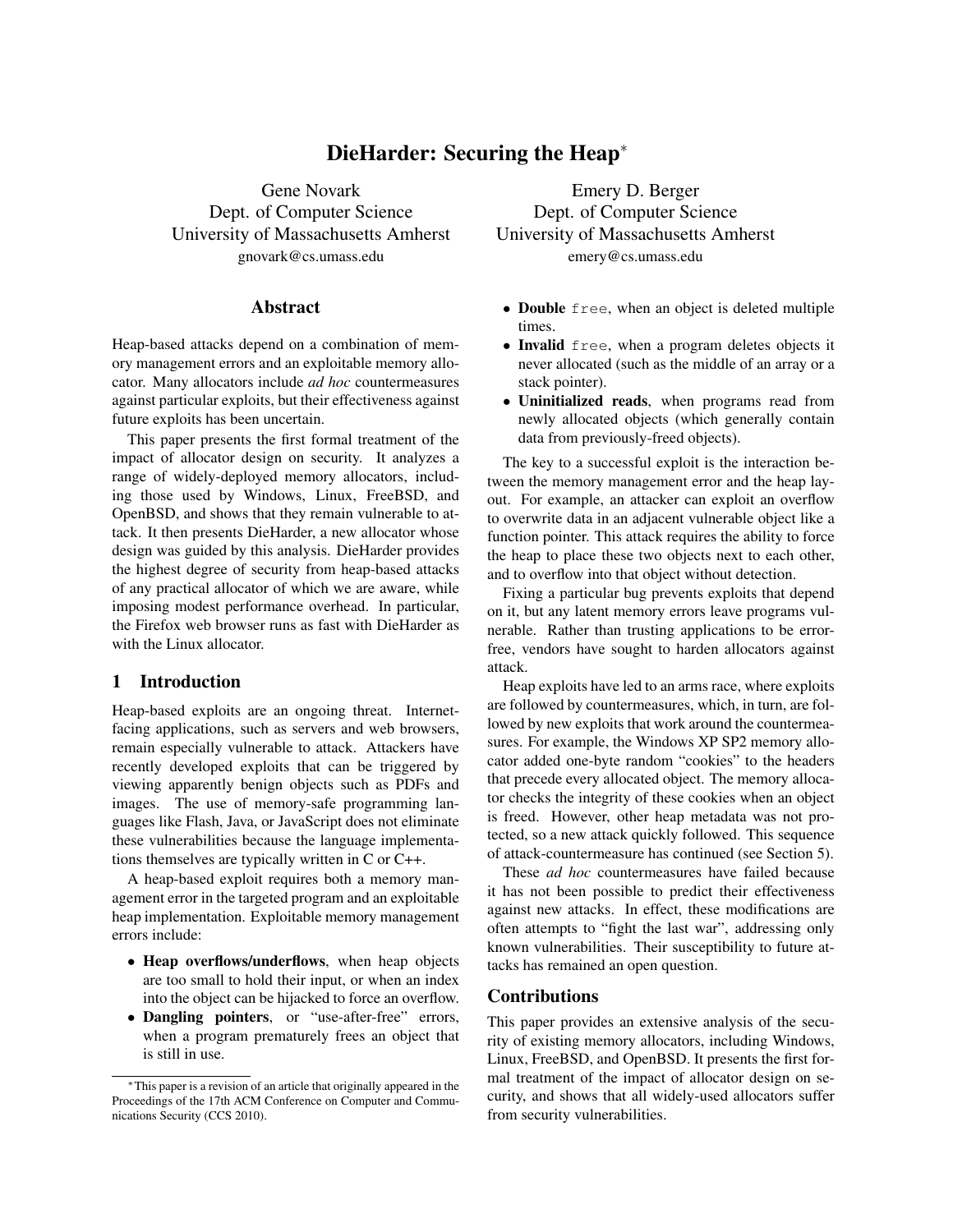It then presents the design and analysis of a new, security-focused allocator called DieHarder. We show that its design—comprising a combination of the best features of DieHard [8, 9] and OpenBSD's new allocator [22]—significantly reduces the exposure of programs to heap exploits. An empirical evaluation demonstrates that DieHarder provides its security gains with modest performance overhead. Across a suite of CPUintensive benchmarks, DieHarder imposes an average 20% performance penalty versus OpenBSD, and the Firefox web browser's performance with DieHarder is effectively identical to running with the Linux allocator.

### **Outline**

The remainder of this paper is organized as follows. Section 2 presents an overview of memory allocator algorithms and data structures, focusing on allocators in wide use. Section 3 motivates and describes our threat model. Section 4 describes heap-based attacks—abstractly and concretely—that target the weaknesses of these allocators, and Section 5 discusses the countermeasures employed to address these vulnerabilities. Section 6 describes the design of DieHarder, together with a security analysis that shows its advantages over previous allocators, and Section 7 presents empirical results on CPU-intensive benchmarks and the Firefox browser that demonstrate its modest performance overhead. Section 8 discusses related work, and Section 9 concludes.

#### 2 Overview: Memory Allocators

The functions that support memory management for C and C++ (malloc and free, new and delete) are implemented in the C runtime library. On different operating systems and platforms, these functions are implemented differently, with varying design decisions and features. However, in nearly all cases, these allocators were designed primarily for high speed and low memory consumption [37], with little or no focus on security.

Certain aspects of memory management APIs make it challenging to implement allocators both efficiently and securely. Most significantly, the standard C/C++ APIs are asymmetric: calls to free and delete omit the size of the object being freed. The allocator needs to track the size of every allocated object, and must be able to locate this size quickly to make deallocation efficient. A common implementation strategy places this metadata directly before the allocated object in an object header. As we show, this placement makes such allocators inherently vulnerable to attack.

In this section, we describe the allocation algorithms used by Windows, Linux, FreeBSD, and OpenBSD, focusing on implementation details with security implications. Table 1 summarizes the security characteristics of these allocators.

### 2.1 Freelist-based Allocators

The memory managers used by both Windows and Linux are freelist-based: they manage freed space on linked lists organized into bins corresponding to a range of object sizes. Figure 1 illustrates objects within the Lea allocator (DLmalloc). Version 2.7 of the Lea allocator forms the basis of the GNU libc allocator [18].

Inline metadata Like most freelist-based allocators, the Lea allocator prepends a *header* to each allocated object that contains its size and the size of the previous object. This metadata allows it to efficiently place freed objects on the appropriate free list (since these are organized by size), and to *coalesce* adjacent freed objects into a larger chunk.

In addition, freelist-based allocators typically thread the freelist through the freed chunks in the heap (not shown here). Freed chunks thus contain the size information in the headers as well as pointers to the next and previous free chunks on the appropriate freelist (inside the freed space itself). This implementation has a significant advantage over external freelists since it requires no additional memory to manage the linked list of free chunks.

Unfortunately, inline metadata also provides an excellent attack surface. Even small overflows from application objects are likely to overwrite and corrupt allocator metadata. This metadata is present in all applications, allowing application-agnostic attacks. Attackers have found numerous ways of exploiting this inherent weakness of freelist-based allocators, including the ability to perform arbitrary code execution (see Section 4 for attacks on freelist-based allocators, and Section 5 for countermeasures).

# 2.2 BiBOP-style Allocators

In contrast to Windows and Linux, FreeBSD's PHKmalloc [16] and OpenBSD's current allocator (derived from PHKmalloc) employ a different heap organization (see Figure 2). The allocator divides memory into contiguous areas that are a multiple of the system page size (typically 4K). This organization into pages gives rise to the name "Big Bag of Pages", or "BiBOP" [15]. BiBOP allocators were originally used to provide cheap access to type data for high-level languages, but they are also suitable for general-purpose allocation.

Both PHKmalloc and OpenBSD's allocator also ensure that all objects in the same page have the same size—in other words, objects of different sizes are *segregated* from each other, making them both examples of *segregated-fits BiBOP-style* allocators.

The allocator stores object size and other information in metadata structures either placed at the start of each page (for small size classes), or allocated from the heap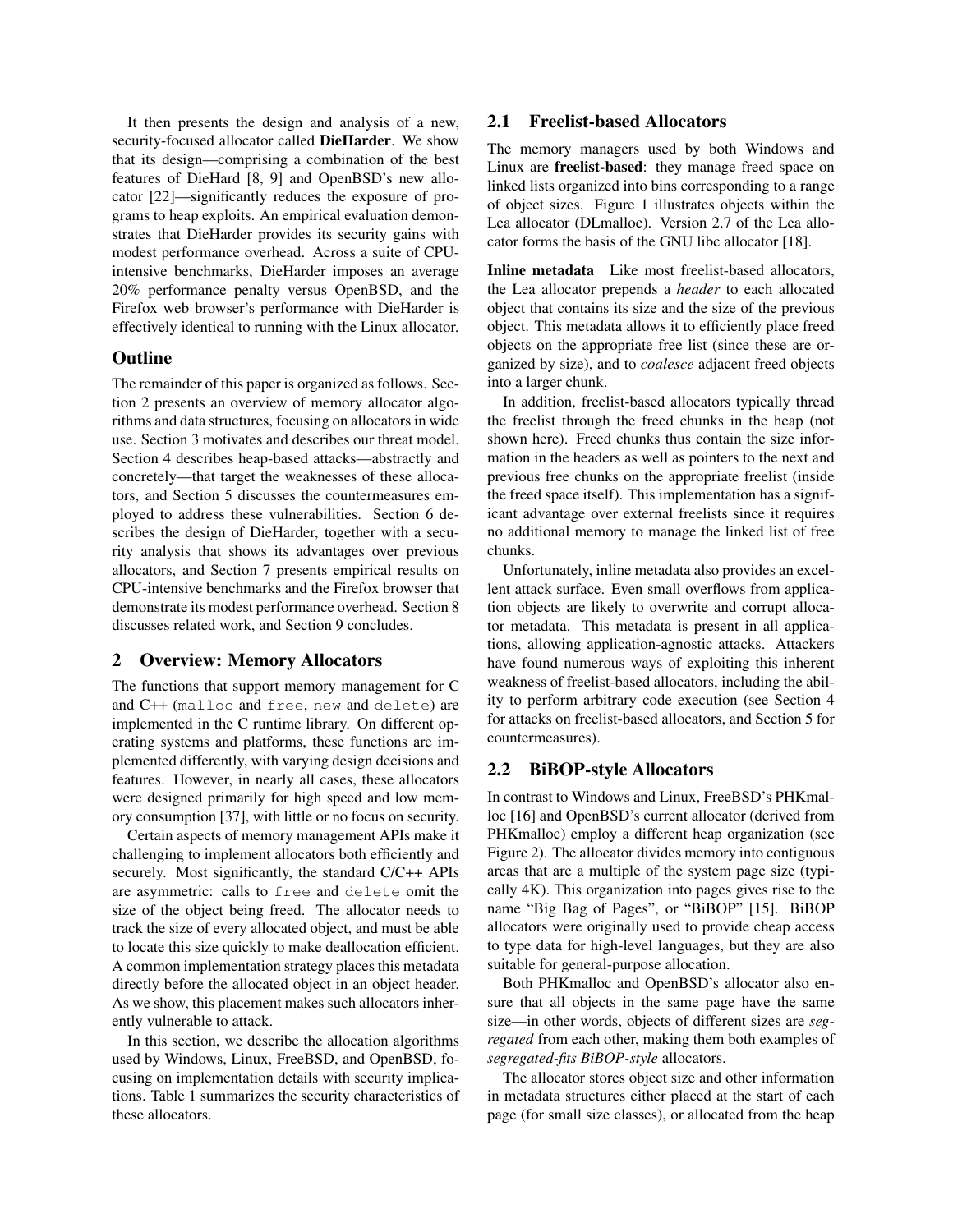|                                        | Windows | DLMalloc 2.7 | PHKmalloc | <b>OpenBSD</b> | <b>DieHarder</b>  |
|----------------------------------------|---------|--------------|-----------|----------------|-------------------|
| No freelists $(\S 2.1)$                |         |              |           |                |                   |
| No headers $(\S 2.1)$                  |         |              |           |                |                   |
| BiBOP $(\S$ 2.2)                       |         |              |           |                |                   |
| Fully-segregated metadata $(\S 2.2.1)$ |         |              |           |                |                   |
| Destroy-on-free $(\S$ 2.2.1)           |         |              |           | $\sqrt{?}$     |                   |
| Sparse page layout $(\S 2.2.1)$        |         |              |           |                |                   |
| Placement entropy (bits) $(\S 2.2.1)$  |         |              |           |                | $O(\log N)$ (§ 6) |
| Reuse entropy (bits) $(\S 2.2.1)$      |         |              |           | 5.4            | $O(\log N)$ (§ 6) |

Table 1: Allocator security properties (see the appropriate section for explanations). A check indicates the presence of a security-improving feature; a question mark indicates it is optional. While both OpenBSD's allocator and DieHarder  $(\S 6)$  employ the full range of security features, DieHarder provides higher entropy for certain key features (where N is the size of the heap) and is thus more secure.



Figure 1: A fragment of a freelist-based heap, as used by Linux and Windows  $(\S 2.1)$ . Object headers hold the sizes of the current and preceding object. These chunk sizes act as relative pointers from the start of any allocated object and make it easy to free and coalesce objects, but also allow overflows to corrupt the heap.



Figure 2: A fragment of a segregated-fits BiBOP-style heap, as used by the BSD allocators (PHKmalloc and OpenBSD, § 2.2). Memory is allocated from page-aligned chunks, and metadata (size, type of chunk) is maintained in a page directory. A bitmap is used to manage small objects (¡ 2K) inside each chunk.

itself. A pointer to this structure is stored in the *page directory*, one per each managed page. Each page directory entry includes the size of objects held within each page, and indicates whether the page is a "chunk" holding small objects, or the part of a large allocated object (the first or "following" page). The page directory lets the allocator locate metadata for individual pages in constant time by masking off the low-order bits and computing an index into the page directory.

Allocation and deallocation of large objects is handled by removing or returning pages to an address-ordered freelist of empty pages. When allocating small objects (¡ 2K), PHKmalloc first finds a page containing an appropriately sized free chunk. It maintains a list of non-full pages within each size class. These freelists are threaded through the corresponding page metadata structures. Upon finding a page with an empty chunk, it scans the page's bitmap to find the first available free chunk, marks it as allocated, and returns its address. PHKmalloc deallocates small objects by first locating metadata by indexing into the page directory, and then resetting the appropriate bit in the bitmap.

Page-resident metadata As opposed to freelist-based heaps, BiBOP-style allocators generally have no inline metadata: they maintain no internal state between allocated objects or within freed objects. However, they often store heap metadata at the start of pages, or within metadata structures allocated adjacent to application objects. This property can be exploited to allow arbitrary code execution when a vulnerable application object adjacent to heap metadata can be overflowed [6] (see Section 4.1).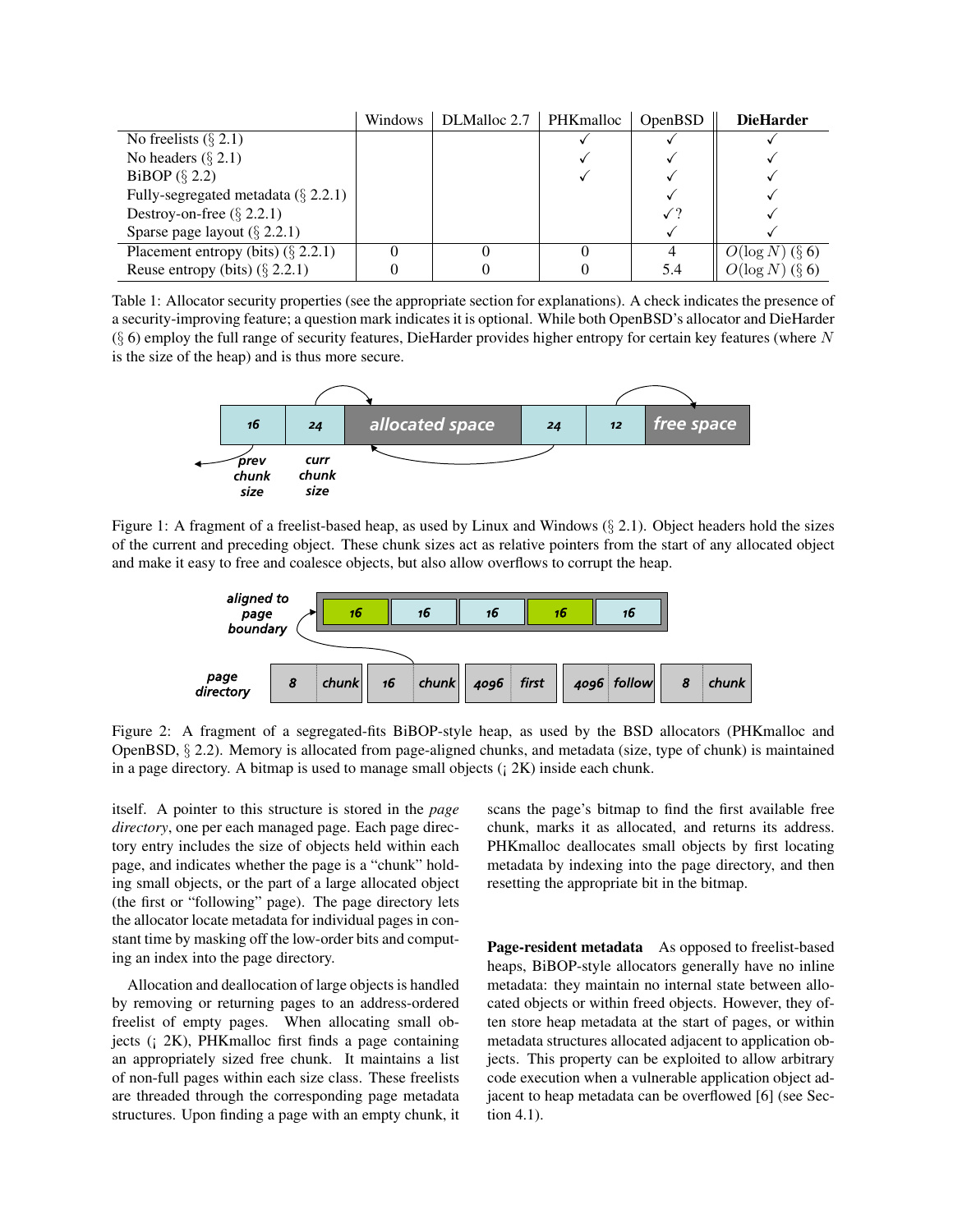# 2.2.1 OpenBSD Allocator

OpenBSD originally used PHKmalloc, but recent versions of OpenBSD (since version 4.4, released in 2008) incorporate a new allocator based on PHKmalloc but heavily modified to increase security [22]. It employs the following techniques:

- Fully-segregated metadata. OpenBSD's allocator maintains its heap metadata in a region completely separate from the heap data itself, so overflows from application objects cannot corrupt heap metadata.
- Sparse page layout. The allocator allocates objects on pages provided by a randomized mmap which spreads pages across the address space. This sparse page layout effectively places unmapped "guard pages" between application data, limiting the exploitability of overflows.
- Destroy-on-free. Optionally, OpenBSD's allocator can scramble the contents of freed objects to decrease the exploitability of dangling pointer errors.
- Randomized placement. Object placement within a page is randomized by a limited amount: each object is placed randomly in one of the first 16 free chunks on the page.
- Randomized reuse. The allocator delays reuse of freed objects using a randomly-probed delay buffer. The buffer consists of 16 entries, and on each free, a pointer is stored into a random index in this buffer. Any pointer already occupying that index is then actually freed.

Together, these modifications dramatically increase security, although the randomized placement and reuse algorithms are of limited value. We discuss these limitations further in Sections 4.1.3 and 4.3.1.

# 3 Threat Model

This section characterizes the landscape for heap-based attacks and presents our threat model.

The power of heap attacks is affected by several factors: the presence of memory errors, the kind of application being attacked, and whether the attacker has the ability to launch repeated attacks.

Presence of memory errors The first and most important factor is the existence of a memory error, and the attacker's ability to trigger the code path leading to the error. A program with no memory errors is not vulnerable to heap-based attacks.

Application class The kind of application under attack affects the attacker's ability to control heap operations. Many attacks assume an unfragmented heap, where the effects of heap operations are predictable. For example, when there are no holes between existing objects, new objects will be allocated contiguously on a fresh page. Many attack strategies assume the ability to allocate enough objects to force the heap into a predictable state before launching the actual attack.

When attacking a web browser, the attacker can run scripts written in JavaScript or Flash. In most current browsers, JavaScript objects are allocated in the same heap as the internal browser data, allowing the attacker to control the state of the application heap. Sotirov describes a sophisticated technique called *Heap Feng Shui* that allows attacks on browsers running JavaScript to ensure predictable heap behavior [34].

Server applications are generally less cooperative. The number and types of allocated objects can be fixed by the application. However, an attacker may be able to place the heap into a predictable state by issuing concurrent requests, forcing the application to allocate a large number of contemporaneously live objects.

Other applications may provide attackers with no ability to cause multiple object allocations. For example, many local exploits target setuid root binaries which may run for a short time and then terminate. In many cases, the attacker is limited to controlling the command-line arguments and the resulting heap layout.

Ability to launch repeated attacks An application's context defines the attacker's ability to repeatedly launch attacks. In a web browser, if the first attempt fails and causes the browser to crash, the user may not attempt to reload the page. In this case, the attack has only one chance to succeed per target. On the other hand, server applications generally restart after crashes to ensure availability, providing the attacker with more opportunities. If the server assumes an attack is in progress and does not restart, then the vulnerability becomes a denial of service.

Given enough time, an attacker with any probability of success will eventually succeed. However, if the allocator can decrease this probability, the system maintainer may be able to analyze the attack and fix the application error before the attacker succeeds.

Randomization techniques such as address-space layout randomization (ASLR) are designed to provide such unpredictability. For example, Shacham et al. showed that ASLR on 32-bit systems provides 16 bits of entropy for library address and can thus be circumvented after about 216 seconds [32]. On 64-bit systems providing 32 bits of entropy, however, the attack would require an expected 163 days. During this time, it would be feasible to fix the underlying error and redeploy the system.

While one can imagine a hypothetical supervisor program that detects incoming attacks, such a system would be hard to make practical. While it could detect a series of crashes coming from a single source, sophisticated at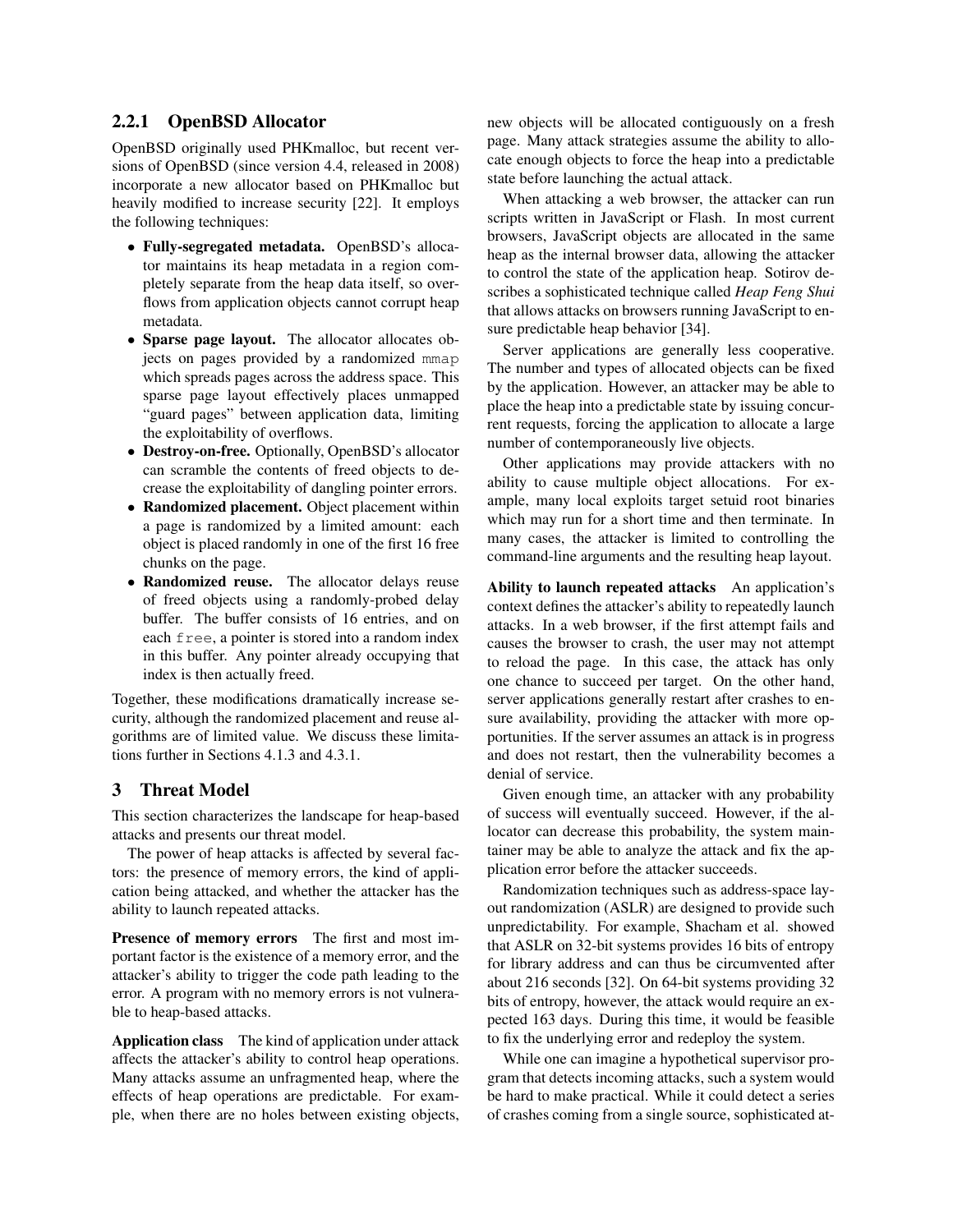tackers control large, distributed networks which allow them to coordinate large numbers of attack requests from different sources. Shacham et al. discuss the limitations of such systems in more detail [32].

However, more sophisticated techniques can limit the vulnerability of systems to repeated attacks. Systems such as Rx [29], Exterminator [24, 25], and ClearView [28] can detect heap errors and adapt the application to cope with them. For example, Exterminator can infer the size of an overflow and pad subsequent allocations to ensure that an overflow of the same size does not overwrite data.

The threat model We assume the attacker has the power to launch repeated attacks and allocate and free objects at will. Repeated attacks are most useful against Internet servers, while the unlimited ability to allocate and free objects is most useful against web browsers (especially when executing JavaScript). This model thus assumes the worst-case for prime attack targets in the real world.

We analyze vulnerabilities based on a single exploit attempt. The lower the likelihood of success of a single attack, the longer the expected time before the application is compromised. Given enough time, the error can be corrected manually, or a system like Exterminator can adapt the application to correct it.

# 4 Attacks

We now explain in detail how heap-based exploits work, and how these interact with the underlying heap implementations. Exploits often directly exploit heap-based overflows or dangling pointer errors (including double frees), but can also start with heap spraying attacks [14] and then later exploit a vulnerability.

We abstract out each of these attacks into an **attack** model. We illustrate these models with examples from the security literature, and show how particular memory management design decisions facilitate or complicate these attacks.

### 4.1 Heap Overflow Attacks

Perhaps the most common heap attack strategy exploits an overflow of an object adjacent to heap metadata or application data.

# 4.1.1 Overflow attack model

Abstractly, an overflow attack involves two regions of memory, one source chunk and one or more target chunks. Target chunks can include application data or heap metadata, including allocator freelist pointers. The attacker's goal is to overwrite some part of target chunk with attacker-controlled data.

A real attack's success or failure depends on the application. For example, an attack overwriting virtual function table pointers only succeeds if the application performs a virtual call on a corrupted object. However, detailed application behavior is beyond the scope of our attack model, which focuses only on the interaction between the heap allocator and overflows. For purposes of analysis, we are pessimistic from the defender's viewpoint: we assume that an attack succeeds whenever a target chunk is overwritten.

Note that the attacker's ability to exploit a heap overflow depends on the specific application error, which may allow more or less restricted overflows. For example, off-by-one errors caused by failure to consider a null string termination byte allow only the overflow of 1 byte, with a specific value. In general, strcpy-based attacks do not allow the attacker to write null bytes. On the other hand, some errors allow overwrites of arbitrary size and content.

#### 4.1.2 Specific attacks

An overflow attack may target either heap metadata or application data. In some cases, a single, specific heap object may be the target, such as a string containing a filename. In others, there may be many targeted chunks. For example, a potential target for application data attacks is the virtual function table pointer in the first word of C++ objects with virtual functions. In some applications, many objects on the heap have these pointers and thus are viable targets for attack. Other attacks target inline heap metadata, present in the first words of every free chunk.

Early attacks The earliest heap overflow attacks targeted application data such as filename buffers and function pointers [12]. A susceptible program allocates two objects, the source (overflowed) chunk and an object containing a function pointer (the target chunk). A successful attack forces the allocator to allocate the source chunk and victim chunk contiguously. It then overflows the buffer, overwriting the function pointer with an attacker-controlled address. If the chunks are not adjacent, a more general attack may overwrite multiple objects in between the buffer and the vulnerable object.

Freelist metadata attacks Solar Designer first described an attack relying on specifics of the heap implementation [33]. The attack applies to any allocator that embeds freelist pointers directly in freed chunks, such as DLmalloc and Windows. The specific attack described allowed a hostile web server to send a corrupt JPEG image allowing arbitrary code execution within the Netscape browser.

This attack overwrites words in the free chunk header, overwriting the freelist pointers with a specific pointer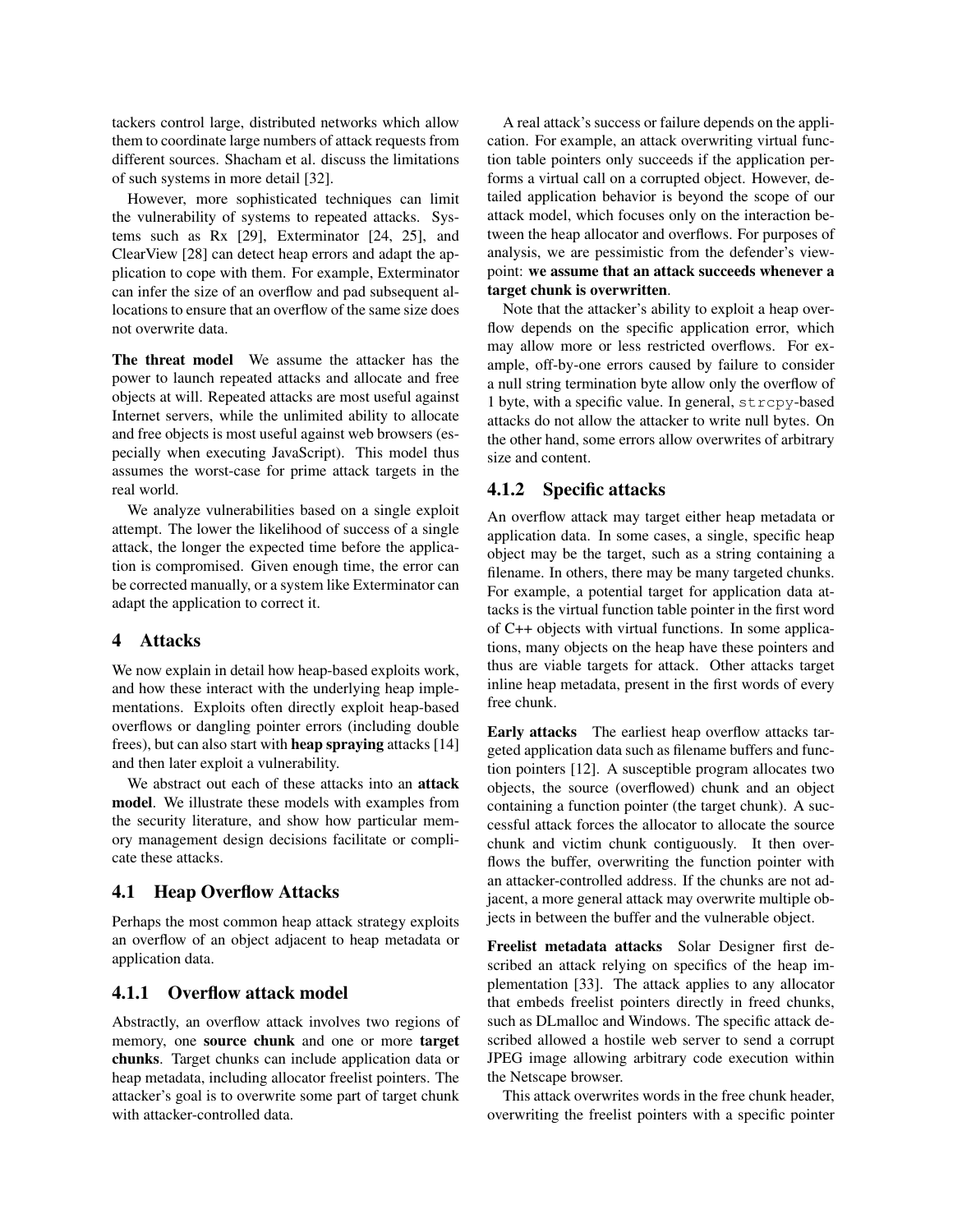(generally to shellcode) and the address of a target location. Candidate target locations include function pointers in heap metadata structures, such as free hook in DLmalloc, which is called during each free operation. When the corrupted free chunk is reallocated, the allocator writes the pointer to the target location.

In the worst case for this attack, every free chunk is a target. Once a free chunk is corrupted, the attacker can simply force allocations until the chunk is reused. However, existing attacks in the literature target a single, attacker-controlled free chunk.

Other metadata attacks BBP describes overflow attacks targeting PHKmalloc metadata, which resides at the beginning of some pages and is also allocated within the heap itself [6]. In this case, the attacker does not directly control the target chunks. However, it is possible to indirectly force the allocation of a metadata object by allocating a page worth of objects of certain size classes.

### 4.1.3 Allocator Analysis

A number of allocator features have a direct impact on their vulnerability to overflow attacks.

Inline metadata Allocators such as DLmalloc and Windows that use inline metadata inherently provide many target chunks. For some attacks, effectively any chunk in the heap could be overwritten to cause a remote exploit. For example, a patient attacker relying on freelist operations (an "unlink attack") could overwrite the freelist pointers in an arbitrary free chunk, then simply wait for that chunk to be reused. These allocators are similarly vulnerable to other such attacks, such as those targeting an object's size field.

Page-resident metadata Allocators with no inline metadata, such as PHKmalloc, may still have allocator metadata adjacent to heap objects. PHKmalloc places page info structures at the beginning of some pages (those containing small objects), and allocates others from the heap itself, in between application objects. Those allocated from the heap itself are obviously vulnerable to overwrites, especially if the attacker can control where they are allocated due to determinism in object placement. PHKmalloc also lacks guard pages, meaning that the page info structures placed at the beginning of pages may also be adjacent to overflowable application chunks.

Guard pages Guard pages can protect against overflows in multiple ways. First, for allocators like PHKmalloc which place metadata at the beginning of some pages, guard pages could be used to protect that metadata against overflows (though they are not). Deterministically placing a guard page before each page with metadata provides protection against contiguous overruns (the most common case), but not against underruns or non-contiguous overflows (such as an off-by-one on a multidimensional array).

Second, guard pages provide gaps in memory that cannot be spanned by contiguous overflow attacks, limiting the number of heap chunks that can be overwritten by a single attack. In this sense, guard pages protect application data itself. However, if the allocator is sufficiently deterministic, an attacker may be able to ensure the placement of the source chunk well before any guard page, allowing an attack to overwrite many chunks.

Canaries The use of canaries to protect heap metadata an application data may protect against overflows in some cases. However, their effectiveness is limited by how often the canaries are checked. Metadata canaries may be checked during every heap operation and can substantially protect metadata against overflows. However, allocators that place canaries between heap objects must trade off runtime efficiency for protection. For example, an overflow targeting a function pointer in application data requires no heap operations: only the overwrite and a jump through the pointer. Since allocators that check canaries only do so on malloc and free, they cannot protect against all such attacks.

Randomized placement All existing allocators that do not explicitly randomize object placement can be forced to allocate contiguous objects, assuming enough control of allocations and frees by the attacker. Techniques like Heap Feng Shui force the allocator into a deterministic state that enables reliable exploitation of vulnerabilities.

The OpenBSD allocator randomizes placement of heap objects to a limited extent. Random placement reduces the effectiveness of overflow exploits by randomizing which heap chunks are overwritten by any single overflow. It also complicates attacks that depend on contiguous objects, since it is unlikely that any given objects will be contiguous in memory.

However, overflow attacks able to span multiple heap chunks need not rely on contiguously-allocated objects. As long as the target object is placed after the source object on the same page, the attacker can overwrite the target. The extent of placement randomization thus affects the probability of such an attack's success.

OpenBSD's limited randomization allows certain such attacks to succeed with high probability. In an unfragmented heap, successive allocations of the same size objects will be clustered on the same page, even though their placement is randomized within that page. An attacker that can control heap operations so that the source and target are allocated on the same page has a 50% probability of allocating the source at a lower address than the target, enabling the attack to succeed.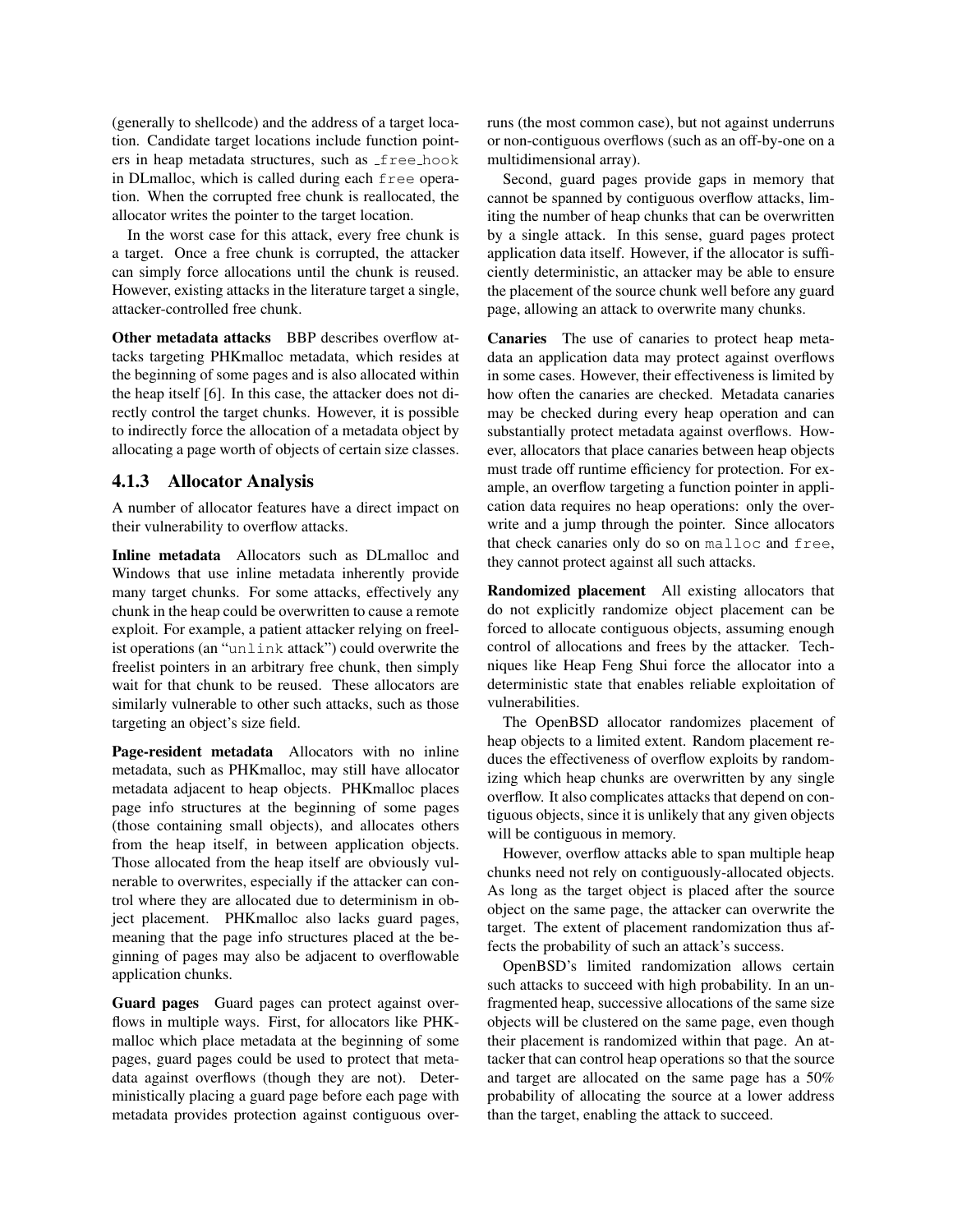For small objects, object placement is not fully randomized within a page because the allocator uses only 4 bits of entropy for a single allocation. For example, two successive allocations on a fresh page will always lie within 16 chunks of each other. An attack can exploit this property to increase attack reliability by limiting the length of the overflow, reducing the risk of writing past the end of a page and causing the application to crash.

### 4.2 Heap Spraying Attacks

Heap spraying attacks are used to make exploitation of other vulnerabilities simpler. In modern systems, guessing the location of heap-allocated shellcode or the address of a specific function for a return-to-libc attack can be difficult due to ASLR. However, on many systems, the heap lies within a restricted address space. For example, on 32-bit systems the heap generally lies within the first 2 GB of virtual address space. If the attacker allocates hundreds of megabytes of shellcode, jumping to a random address within this 2 GB region has a high probability of success.

### 4.2.1 Heap spraying attack model

To successfully exploit a heap spray, the attacker must guess the address contained within some (large) set of attacker-allocated objects. However, the attacker need not guess a pointer out of thin air. The simplest attack exploits an overflow to overwrite an application pointer with the guessed value. However, if this pointer already references the heap, overwriting only the loworder bytes of the pointer on a little-endian machine results in a different pointer, but to an address close to the original address. An attacker often knows the address of a valid heap object and can use this knowledge to guess the address of a sprayed object. This knowledge may be acquired either implicitly due to a partial overwrite, or explicitly based on information leakage.

To account for these effects, we consider two heap spraying attack models. Both require the attacker to guess the address of one of a specific set of sprayed objects,  $V$ . The models differ in the information known to the attacker. In the first model, we assume the attacker has no *a priori* knowledge of any valid heap addresses.

In the second model, we assume the attacker knows the address of at least one valid heap object. An attacker may be able to control when the known object is allocated. For example, allocating it temporally between two shellcode buffers makes it easy to guess a shellcode address if the heap allocates objects contiguously. This model is more general and significantly stronger than the ability to partially overwrite a pointer value. In the latter case, the attacker does not know an exact address, and can only guess addresses within 256 or 64K bytes (when overwriting 1 or 2 bytes, respectively).

#### 4.2.2 Allocator Analysis

We quantitatively analyze allocator design choices with respect to heap spraying attacks under both attack models.

No *a priori* knowledge First, we analyze the probability of an attacker guessing the address of one of a set V of target objects without *a priori* information. V models the set of objects sprayed into the heap. Note that unlike the overflow case, the attacker can cause  $|V|$  to be close to  $|H|$ , the size of the heap. Thus, the probability of guessing the address of heap-allocated shellcode or other target heap data is equivalent to guessing the address of any heap object in the limit.

More formally, we consider the probability  $P(a \in$  $V$ ), that is, the probability of address  $\alpha$  pointing to a valid heap object. Under this model, the attacker knows only the approximate value of  $|H|$ , the amount of allocated heap memory.

 $P(a \in V)$  is almost entirely dependent on the target system's ASLR implementation. For example, on systems without ASLR, an attacker knowing the the size of the heap can always guess a valid address. Even with ASLR, an attacker spraying hundreds of megabytes of data into the heap on a 32-bit system has a high probability of guessing the address of a sprayed object. Note that  $P(a \in V)$  need not be uniform with respect to a: if the system allocates memory contiguously and  $|H| > 2$ GB, then address  $a = 0x80000000$  must contain valid data. However, if the allocator allocates pages randomly and non-contiguously, then the probability need not depend on a itself.

On 64-bit systems, however, the situation is vastly improved. Even on modern x86-64 systems which limit the effective virtual address range to 48 or 52 bits, physical memory limitations restrict the attacker's ability to fill a significant portion of this space. If ASLR randomizes the addresses of the mmap region across the entire space, the probability of guessing a valid address is low. (See Shacham et al. [32] and Whitehouse [35] for further evaluation of existing ASLR systems.)

Known address attacks From the allocator's perspective, the problem of guessing the address of an object in V given the address of a heap object  $o \in V$  depends upon the correlation of valid addresses with that of o. In most allocators, this correlation is due to contiguous object allocation. The addresses of contiguous objects are dependent upon each other. For example, if the entire heap is contiguous, then the addresses of all heap objects are mutually dependent, and thus amenable to guessing.

Quantitatively, we can evaluate the predictability of object addresses by considering the conditional probability distribution  $P(a \in V \mid o \in H)$ . An allocator that minimizes this probability *for all*  $a \neq o$  is the least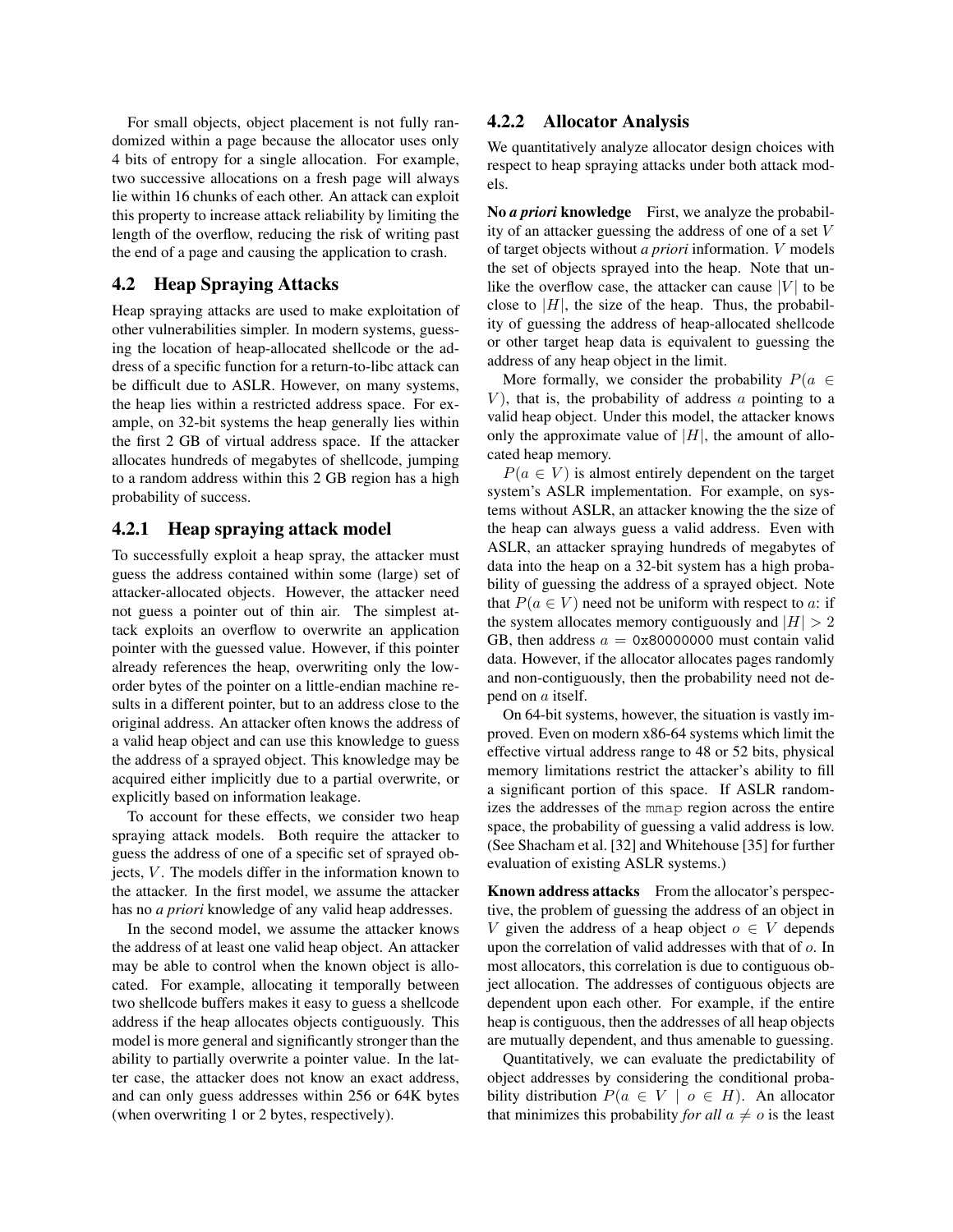predictable.

In a contiguous heap, the address distribution is highly correlated. An address  $\delta$  bytes after the known object  $o$ is valid if and only if o lies within the first  $H - \delta$  bytes of the heap. In the worst case, we have no knowledge of the position of  $o$  within the heap. The probability of a being a valid address is thus dependent on its distance from  $\alpha$ . The validity of the addresses surrounding  $\alpha$  are highly correlated.

By contrast, consider the Archipelago allocator [19]. Archipelago allocates each object in a random position on a separate page, compressing cold pages to limit its consumption of physical memory. By allocating objects randomly across a large address space, Archipelago minimizes correlation because all object addresses are independent. The probability  $P(a \in V \mid o \in H)$  is thus close to  $P(a \in V)$ .

While Archipelago works well for programs with small heap footprints and allocation rates, it is by no means a general purpose allocator. Practical allocators must allocate multiple objects on the same page to allow the virtual memory system to exploit spatial locality. The page granularity thus limits the entropy an allocator can provide, and thus the protection it can supply against heap spray attacks.

#### 4.3 Dangling Pointer Attacks

Temporal attacks rely on an application's use of a free chunk of memory. If the use is a write, the error is generally called a dangling pointer error. If the subsequent use is another free, it is called a double-free error. There are two general attack strategies targeting these errors, one based on reuse of the prematurely freed object, and another based on a freelist-based allocator's use of free chunks to store heap metadata.

#### 4.3.1 Reuse Vulnerabilities

The first strategy exploits the reuse of chunks still referred to by a dangled pointer. The attacker's goal is to change the data contained in the object so that the later (incorrect) use of the first pointer causes an unintended, malicious effect. For example, if the dangled object contains a function pointer, and the attacker can force the allocator to reuse the chunk for an attackercontrolled object, he can overwrite the function pointer. Later use of the original pointer results in a call through the overwritten function pointer, resulting in a jump to an attacker-controlled location. This attack strategy has been described elsewhere [36], but we know of no specific attacks described in the literature.

This strategy exploits the predictability of object reuse by the allocator. A reliable attack can only be created if the attacker knows when the dangled chunk will be recycled. We formalize this by designating the dangled

chunk as the target chunk. The attacker succeeds by forcing the allocator to recycle the target chunk.

Unlike buffer overflows, where each attempt by the attacker may cause the program to crash (e.g., by attempting to overflow into unmapped memory), repeated attempts to reallocate the dangled chunk need not perform any illegal activity. The attacker just allocates objects and fills them with valid data. This strategy limits the ability the runtime system to cope with such an attack, unless it somehow prevents the original dangling pointer error (e.g., via conservative garbage collection).

To combat reuse-based attacks, an allocator can implement a variety of strategies to delay reuse. First, it can delay reuse for as long as possible, e.g., by using a FIFO freelist. Unfortunately, in a defragmented heap, this policy has little effect.

The allocator could also impose a minimum threshold before objects are recycled. While a fixed threshold would be predictable and thus exploitable, randomized reuse would generally make attacks less reliable. For example, if an attacker has only one chance to force an application to call the overwritten function pointer, randomized object reuse reduces the probability of success.

OpenBSD implements limited reuse randomization by storing freed pointers in a random index of a 16 element array. The object is only actually freed when a subsequent free maps to the same array index. Each subsequent free is thus a Bernoulli trial with a 1/16 probability of success, making the distribution of  $t$ , the time before the object is reused, follow a geometric distribution with approximately 5.4 bits of entropy.

#### 4.3.2 Allocator Analysis

In this section, we analyze the effect of allocator design on the predictability of object reuse. We evaluate each allocator feature by analyzing the entropy of  $t$ , the random variable representing the number of allocations before a just-freed object is recycled.

Freelists Freelist-based allocators commonly use LIFO freelists. Independent of other allocator features such as coalescing, such freelists always return the mostrecently allocated object, providing zero entropy and thus perfect predictability.

BiBOP-style allocators BiBOP-style allocators may implement different reuse policies. PHKmalloc tracks a freelist of pages, and allocates in address-ordered firstfit within the first page on the freelist. Thus,  $t$  depends on the number of free chunks on a page. If the freed object creates the only free chunk on the page, the page was not previously on the freelist, and so the allocator will place it at its head. The subsequent allocation will choose this page, and return the only free chunk, which is the just-freed chunk. An attacker can force this behav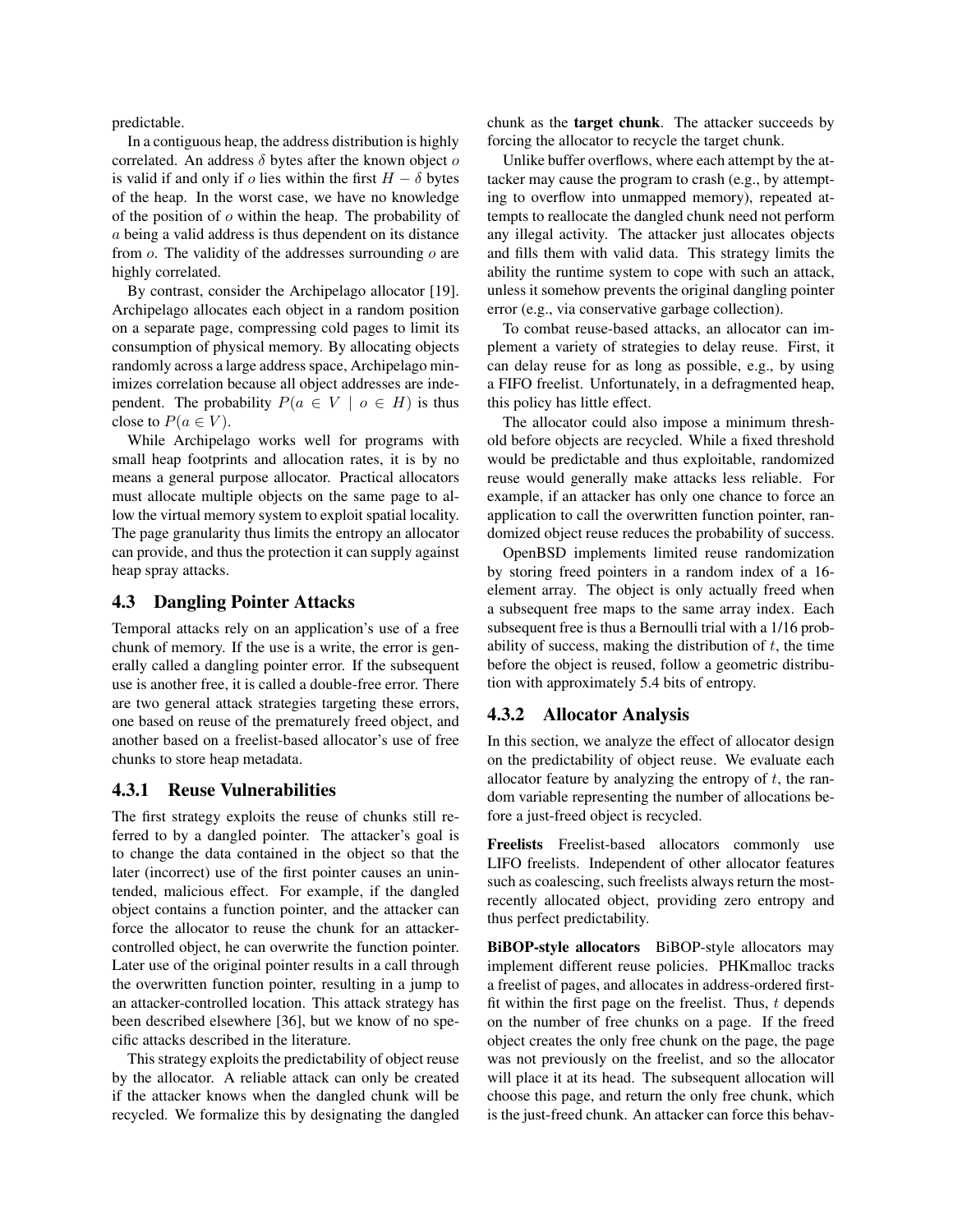ior by allocating objects from the same size class as the target in order to eliminate fragmentation before the call to free.

Coalescing Most freelist-based allocators perform coalescing, the merging of adjacent free chunks. When a free chunk is coalesced with an existing free chunk, its size class will change, and thus be placed on an unpredictable freelist. While coalescing is deterministic, it relies on several aspects of the heap layout, making it difficult to create attacks when it occurs. However, in a defragmented heap, the probability of coalescing occurring is low, making it straightforward to work around in existing allocators.

### 4.3.3 Specific Attack: Inline Metadata

The second strategy relies on the behavior of the allocator itself. Freelist-based allocators write metadata into the contents of free chunks. If a dangling pointer points to a free chunk, then it points to overwritten, invalid data. If the attacker can control or predict the data the allocator writes into the freed chunk, he can maliciously corrupt the contents of the object.

Example Afek describes an exploit that relies on the object layout of C++ objects, combined with the freelist behavior of the Windows heap [1]. On most implementations, the first word of a C++ object with virtual functions contains the pointer to the virtual function table. This same word is also used by freelist-based allocators to store the pointer to the next object on the freelist. Afek's technique allocates a fake vtable object containing pointers to shellcode, then frees the object. Then, the dangling pointer error is triggered, placing the dangled chunk at the head of the freelist and storing a reference to the fake vtable in the first word. When the application erroneously uses the dangled pointer and performs a virtual function call, the runtime looks up the address of the target function from the forged vtable installed by the allocator, resulting in a jump to shellcode.

#### 4.3.4 Allocator Analysis

This vulnerability is specific to freelist-based allocators, and does not affect allocators with no inline metadata. BiBOP-style allocators do not write metadata to free chunks, so they cannot be forced to write attackercontrolled data into dangled objects. This vulnerability also exploits deterministic reuse order, discussed in detail in Section 4.3.2.

### 5 Countermeasures

Allocator implementors have introduced a variety of techniques to protect inline metadata against attacks. The first countermeasures were freelist integrity checks, included in modern freelist-based allocators to prevent

unlink attacks. Instead of naïvely trusting the free chunk header, the allocator ensures that memory pointed to by the heap chunk header is a valid chunk that refers back to the supplied chunk, and thus forms a valid doubly-linked list.

In addition to freelist integrity checks, Windows XP SP2 added an additional countermeasure. Each object header contains a 1-byte cookie computed from a perheap pseudorandom value and the chunk address. The allocator checks the integrity of this cookie on each free operation, (possibly) aborting the program if it fails. An attack that contiguously overflows the previous object must correctly forge this value in order to overwrite freelist pointers. However, some heap metadata, notably the size field, lies before the cookie, allowing small overwrites to modify the inline metadata without corrupting the cookie. McDonald et al. describe a technique that can achieve a single null byte overflow, such as a string terminator [20] (used in the "heap desynchronization" attack described in that work). Furthermore, there are only 256 possible 1-byte values, so if an attack can repeatedly guess random cookies, it will succeed after a relatively low number of trials.

Despite the introduction of these countermeasures, attackers have found new methods of corrupting heap metadata to allow arbitrary code execution. McDonald and Valasek present a comprehensive summary of attacks against the Windows XP Service Pack 2/3 heap [20], and Ferguson provides an accessible overview of techniques targeting DLmalloc [13].

While freelist integrity checks were added to the Windows XP heap in service pack 2, a similar structure called the lookaside list (LAL) was left unprotected, allowing similar attacks. Similarly, the allocator did not consistently check the header cookie (in particular, during LAL operations), making it possible exploit certain chunk header overwrites without guessing the correct value [4].

More comprehensive protection for chunk headers was added in Windows Vista. In Vista, the entire chunk header is "encrypted" by XORing with a random 32-bit value. All uses of header fields must be decrypted before use, meaning that the allocator *must* consistently check the header integrity in order to function correctly. In order to supply a specific value to a header field, an attacker must determine the 32-bit value, which is harder to brute force than the single-byte cookie.

While header encryption has effectively eliminated the ability of simple buffer overflows to successfully attack heap metadata, the technique is just the most recent reaction to inline metadata attacks. All of these techniques simply cope with an underlying design flaw: allocators with no inline data are not susceptible to this kind of attack.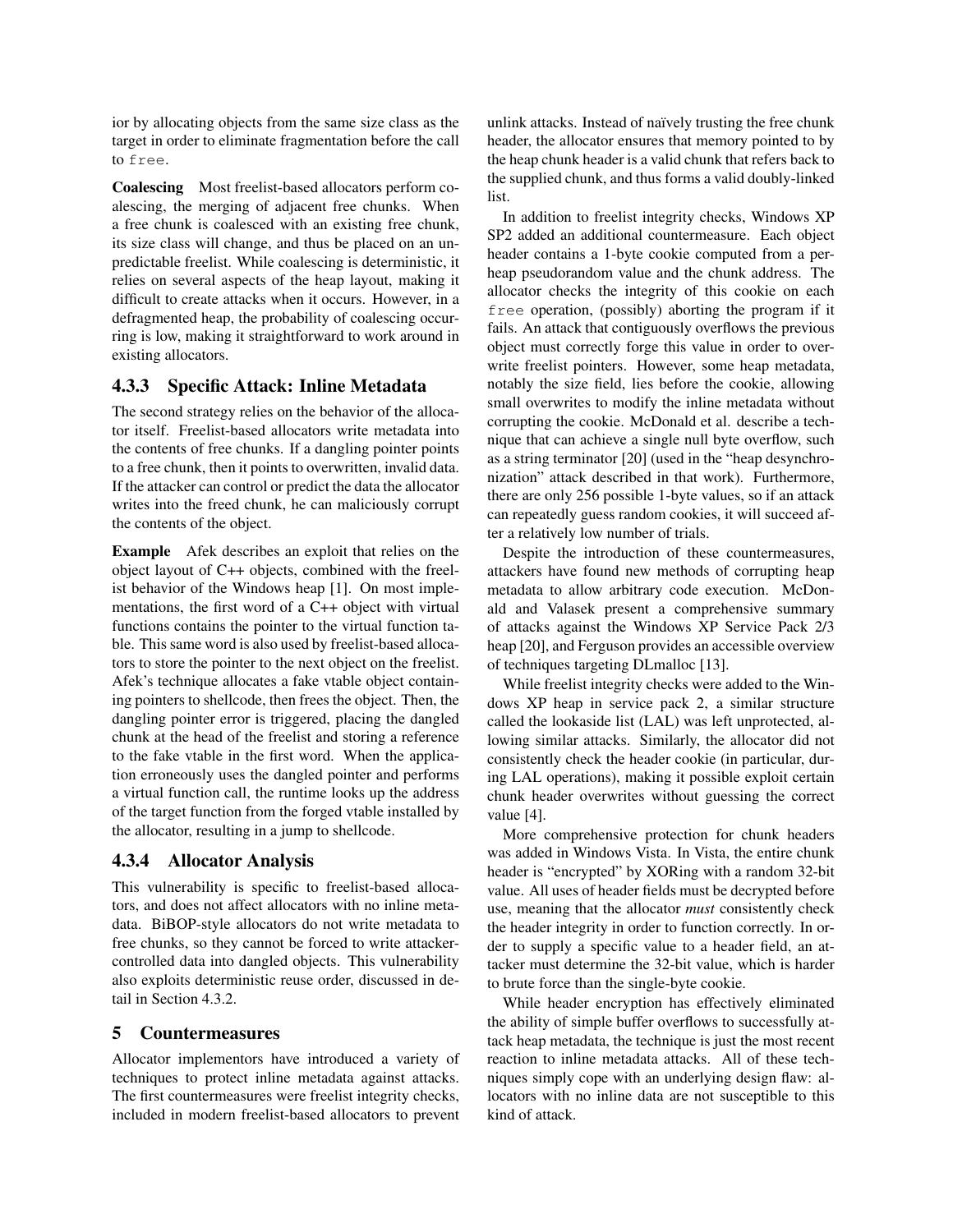

cates memory across increasingly large miniheaps. (a) DieHard's heap organization  $(\S 6.1)$ . DieHard randomly allo-



 $Harder$  extends DieHard with a level of indirection, allocating memory at  $Harder$  extends DieHard with a level of indirection, allocating memory at (b) DieHarder's heap organization (§ 6.3). Among other changes, Dierandom across discontiguous pages.

Figure 3: DieHard and DieHarder heap organizations. In each diagram, the left column is an array of size classes, each with its own inUse field (the total number of objects in use for that size class). Both allocators divide the heap into *miniheaps*, each with their own local inUse fields and allocation bitmaps. The numbers inside the allocation spaces represent the allocation sequence (e.g., "1" is the first allocation for a given size), and are shown here only for illustration.

### 6 DieHarder: Design and Analysis

In this section, we present the design of DieHarder, a memory allocator designed with security as a primary design goal. As its name implies, DieHarder is based on DieHard, a fully randomized heap allocator designed to improve the resilience of programs to memory errors [8]. While DieHard was designed to increase reliability, it does so by fully randomizing both the placement and reuse of heap objects. This randomization makes allocator behavior highly unpredictable, a primary goal for our secure allocator. We first describe the DieHard allocator and analyze its strengths and weaknesses with respect to our attack models. We then present DieHarder, our secure allocator which modifies DieHard to correct those weaknesses.

#### 6.1 DieHard Overview

Figure 3(a) presents an overview of DieHard's heap organization. DieHard consists of two features: a bitmapbased, fully-randomized memory allocator and a replicated execution framework; we discuss only the former [8].

The version of DieHard upon which DieHarder is based (version 1.1) adaptively sizes its heap to be some multiple  $M$  larger than the maximum needed by the application (for example, M could be 2) [9]. DieHard allocates memory from increasingly large chunks called *miniheaps*. Each miniheap contains objects of exactly one size. DieHard allocates new miniheaps to ensure that, for each size, the ratio of allocated objects to total objects is never more than  $1/M$ . Each new miniheap is twice as large, and thus holds twice as many objects, as the previous largest miniheap.

Allocation randomly probes a miniheap's bitmap for the given size class for a 0 bit, indicating a free object available for reclamation, and sets it to 1. Freeing a valid object resets the appropriate bit. Both malloc and free take  $O(1)$  expected time. DieHard's use of randomization across an over-provisioned heap makes it likely that buffer overflows will land on free space, and unlikely that a recently-freed object will be reused soon.

### 6.2 DieHard Analysis

Like OpenBSD, DieHard randomizes the placement of allocated objects and the length of time before freed objects are recycled. However, unlike OpenBSD's limited randomization, DieHard randomizes placement and reuse to the largest practical extent. We show how these two randomization techniques greatly improve protection against attacks by decreasing predictability.

Randomized Placement When choosing where to allocate a new object, DieHard chooses uniformly from every free chunk of the proper size. Furthermore, DieHard's overprovisioning ensures  $O(N)$  free chunks, where  $N$  is the number of allocated objects. DieHard thus provides  $O(\log N)$  bits of entropy for the position of allocated objects, significantly improving on OpenBSD's 4 bits.

This entropy decreases the probability that overflow attacks will succeed. The probability depends upon the limitations of the specific application error. For example, small overflows (at most the size of a single chunk) require that the source object be allocated contiguously with the target chunk.

Theorem 1 *The probability of a small overflow overwriting a specific vulnerable target under DieHard is*  $O(1/N)$ , where N is the number of allocated heap ob*jects when the later of the source or target chunk was allocated.*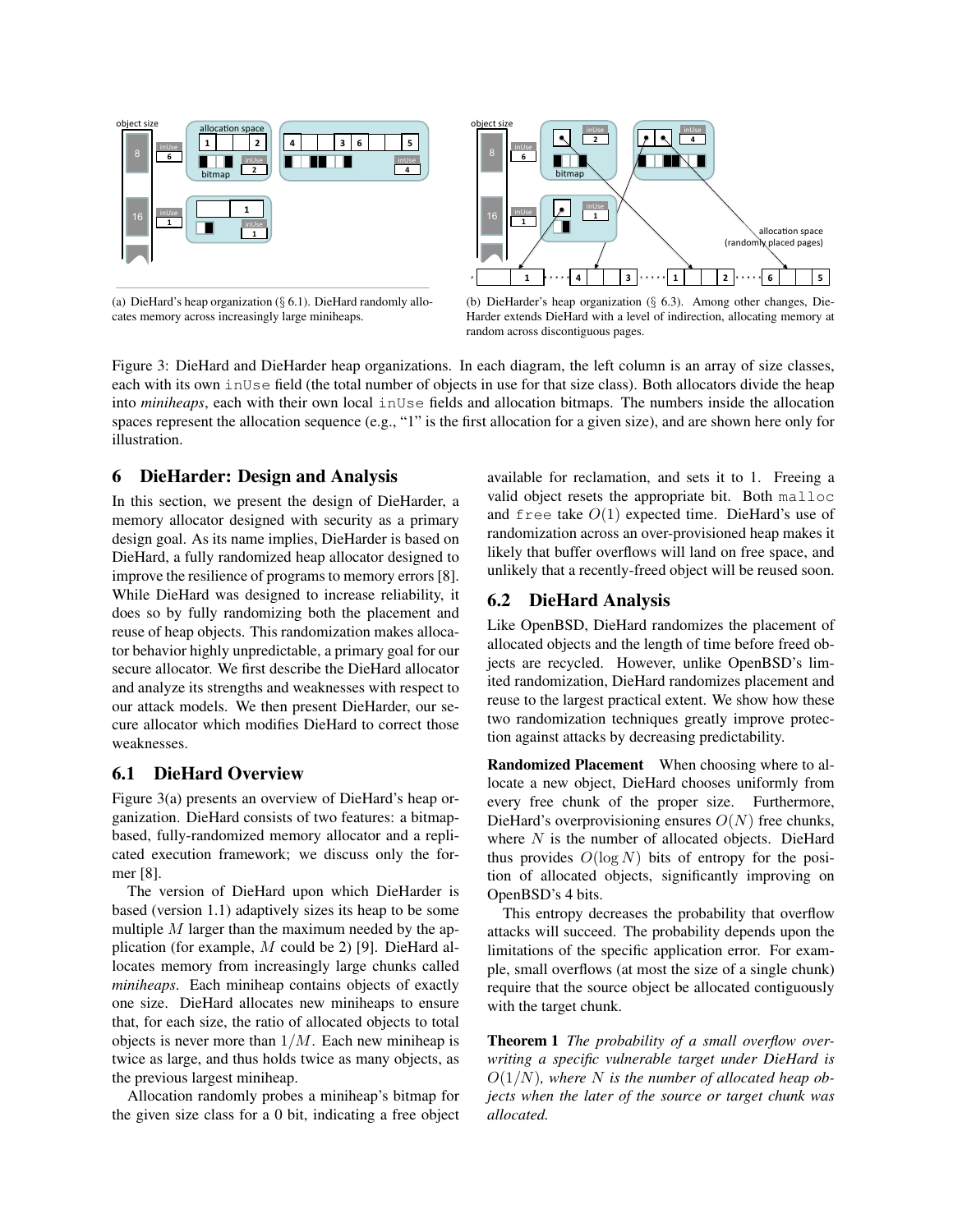Due to overprovisioning (by a factor of  $M$ ) there are at least MN free heap chunks to choose for each allocation. Each of these slots is equally likely to be chosen. The probability of the chunks being allocated contiguously is thus at most  $2/MN$ , assuming free chunks on both sides of the first-allocated chunk (otherwise, the probability is lower).

The probability of a  $k$ -chunk overflow overwriting one of V vulnerable objects generalizes this result. To derive the result, we consider the  $k$  object slots following the source object. The first object in  $V$ ,  $v_0$  has a  $(MN - k)/MN$  chance of being outside these k slots, since there are  $MN$  possible positions. Each successive  $v_i$  has a  $(MN - k - i)/MN$  chance, since each  $v_0...v_{i-1}$  consumes one possible position. Multiplying these probabilities gives

$$
\frac{(MN-k)!}{MN\cdot (MN-k-|V|-1)!},
$$

the probability of all vulnerable objects residing outside the overwritten region. Thus the overwrite succeeds with probability

$$
1 - \frac{(MN-k)!}{MN \cdot (MN-k-|V|-1)!}.
$$

If  $|V| \ll N$ , each factor is approximately  $(MN$  $k$ / $MN$ , making the probability of a successful attack

$$
1-\left(\frac{(MN-k)}{MN}\right)^{|V|}
$$

.

Randomized Reuse DieHard chooses the location of newly-allocated chunks randomly across all free chunks of the proper size. Because of its overprovisioning  $(M$ factor), the number of free chunks is always proportional to N, the number of allocated objects. Thus the probability of returning the most-recently-freed chunk is at most  $1/MN$ . This bound holds even if we continuously allocate without freeing, since the allocator maintains its M overprovisioning factor. In other words, the allocator is sampling with replacement. Thus, like OpenBSD, t follows a geometric distribution with  $p = 1/MN$ . Unlike OpenBSD, which has low fixed reuse entropy, DieHard provides  $O(\log N)$  bits, making reuse much less predictable.

# 6.3 DieHarder Design and Implementation

As shown in the previous section, DieHard provides greater security guarantees than other general-purpose allocators. However, DieHard was designed to increase reliability against memory errors rather than to increase security. Several features of DieHard enable the program to continue running after experiencing memory errors, rather than thwarting potential attackers. In this section, we describe DieHarder's changes to the original DieHard allocator that substantially enhance its protection against heap-based attacks.

### Sparse Page Layout

DieHard's first weakness is its use of large, contiguous regions of memory. Allocating such regions is more efficient than sparse pages, requiring fewer system calls and smaller page tables. This heap layout results in large regions without guard pages, allowing single overflows to overwrite large numbers of heap chunks.

In contrast, OpenBSD's allocator uses a *sparse page layout*, where small objects are allocated within pages spread sparsely across the address space. This approach relies on OpenBSD's ASLR to allocate randomly-placed pages via mmap. On 64-bit systems, ASLR makes it highly unlikely that two pages will be adjacent in memory. As a result, a single overflow cannot span a page boundary without hitting unmapped memory and crashing the program.

DieHarder extends DieHard to use sparse page allocation. Figure 3(b) presents DieHarder's architecture, which adds an extra level of indirection to its miniheaps. Like OpenBSD, DieHarder randomly allocates individual pages from a large section of address space. Die-Harder treats these pages like DieHard, carving them up into size-segregated chunks tracked by an allocation bitmap. Object allocation uses the same algorithm as DieHard, appropriately modified to handle sparse pages.

Object deallocation is more complex. DieHard finds the correct metadata using a straightforward search, exploiting its heap layout to require expected constant time. With sparse pages, however, using DieHard's approach would require  $O(N)$  time. DieHarder instead uses a dynamic hash table to store references to page metadata, ensuring constant-time free operations.

#### Address Space Sizing

To achieve full randomization under operating systems with limited ASLR entropy, DieHarder explicitly randomizes the addresses of small object pages. It does so by mapping a large, fixed-size region of virtual address space and then sparsely using individual pages. This implementation wastes a large amount of virtual memory but uses physical memory efficiently, since most virtual pages are not backed by physical page frames.

While the size of the virtual region does not affect the amount of physical memory used by application data, it does affect the size of the process's page tables. The x86-64 uses a 4-level page table. Contiguous allocations of up to 1 GB  $(2^{18}$  pages) require only 1 or 2 entries in the top three levels of the table, consuming approximately 512 pages or 2 MB of memory for the page table itself. In contrast, sparsely allocating 1 GB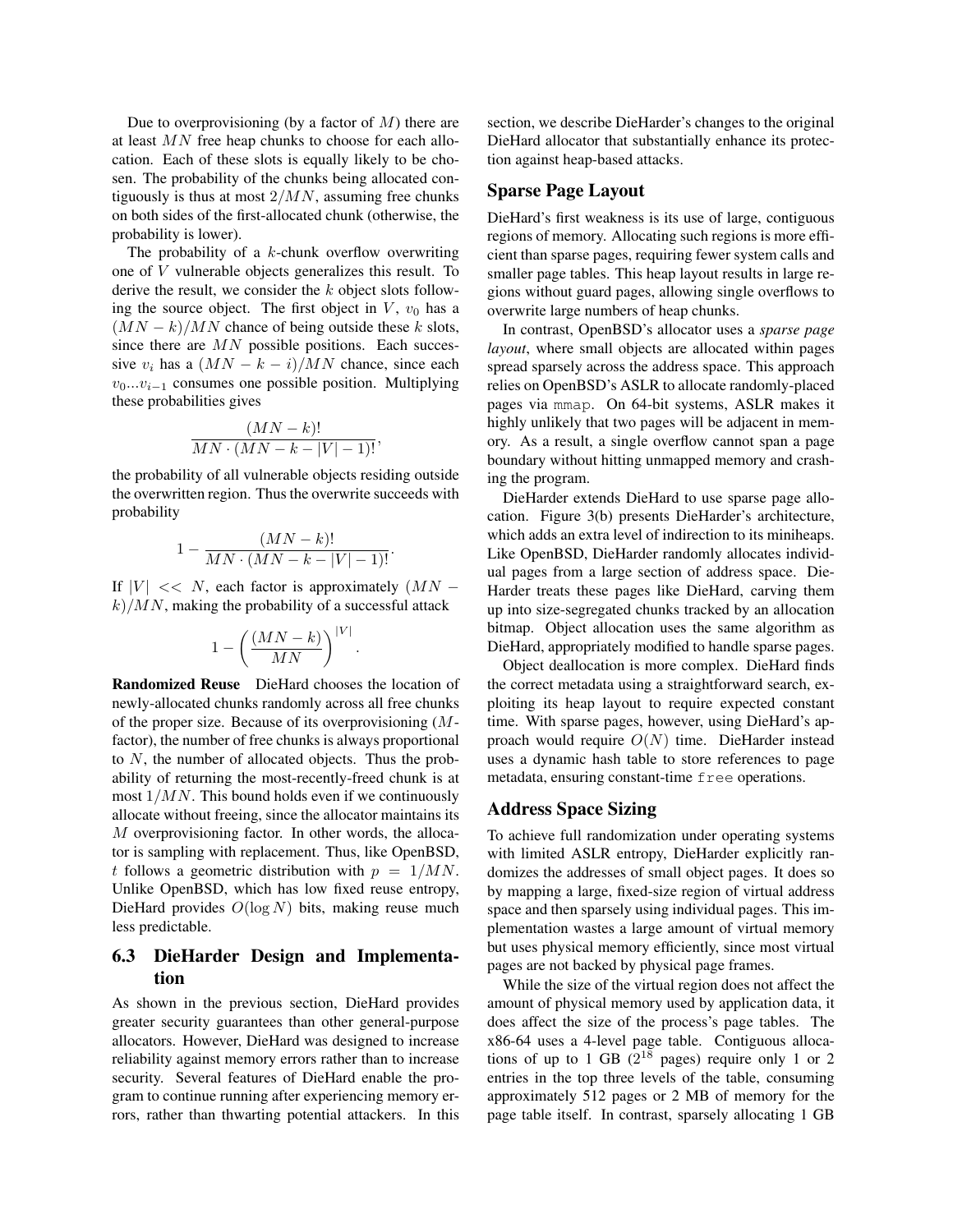

Figure 4: Runtime overhead of the different allocators, normalized to their runtime using OpenBSD's allocator. In exchange for a substantial increase in entropy, DieHarder imposes on average a 20% performance penalty vs. OpenBSD for CPU-intensive benchmarks, though it has no performance impact on Firefox (see § 7).

of pages within the full 48-bit address space requires mostly-complete middle levels of the table. Each 512 entry second-level page-middle directory (PMD) spans 1 GB, and the expected number of pages contained within each 1 GB region is 1. The resulting page table would thus require on the order of  $2 \cdot 2^{18}$  page table entries (PTEs) and PMDs, for a staggering 2 GB page table.

Even if physical memory is not an issue, these sparse page tables can drastically decrease cache efficiency when the application's working set exceeds the TLB reach. When each PMD and PTE is sparse, the cache lines containing the actual entries have only 1/8 utilization (8 of 64 bytes). Combined with needing a line for each PMD and PTE, the effective cache footprint for page tables grows by  $16\times$  under a sparse layout.

To combat this effect, we restrict DieHarder's randomization to a much smaller virtual address range.

#### Destroy-on-free

DieHarder, like many debugging allocators, adopts OpenBSD's policy of filling freed objects with random data. While this policy empirically helps find memory errors, within the context of DieHarder, it is required to limit the effectiveness of certain attack strategies.

Unlike allocators with deterministic reuse, repeated malloc and free operations in DieHarder return different chunks of memory. If freed objects were left intact, even an attacker with limited control of heap operations (e.g., only able to hold only one object live at a time) could fill an arbitrary fraction of the heap with attacker-controlled data by exploiting random placement. In the same scenario, overwriting the contents of freed objects ensures only one chunk at a time contains attacker-controlled data.

#### 6.3.1 DieHarder Analysis

Using a sparse page heap layout provides greater protection against heap overflow attacks and heap spraying. Unlike DieHard, DieHarder does not allocate small objects on contiguous pages.

## **Overflows**

The sparse layout provides two major protections against overflow attacks. First, because pages are randomly distributed across a large address space, the probability of allocating two contiguous pages is low. This distribution has the effect of protecting each page by guard pages on both sides, with high probability. Overflows past the end of a page will hit the guard page, causing the attack to fail.

The chance of hitting a guard page depends on  $H$ , the number of allocated pages and S, the size in pages of DieHarder's allocated virtual address space. The chance of having a guard page after any allocated page is  $(S H)/S$ . This probability increases with S; however, large values of S can degrade performance, as discussed in Section 6.3.

Combined with randomized object placement, the memory immediately after *every* allocated object has a significant probability of being unmapped. The worst case for DieHarder is 16-byte objects, since there are 256 16-byte chunks per page. The probability of a 1 byte overflow crashing immediately is at least

$$
\frac{(S-H)}{S} \cdot \frac{1}{256}.
$$

The first term represents the probability of the following page being unmapped, and the second term the probability of the overflowed object residing in the last slot on the page.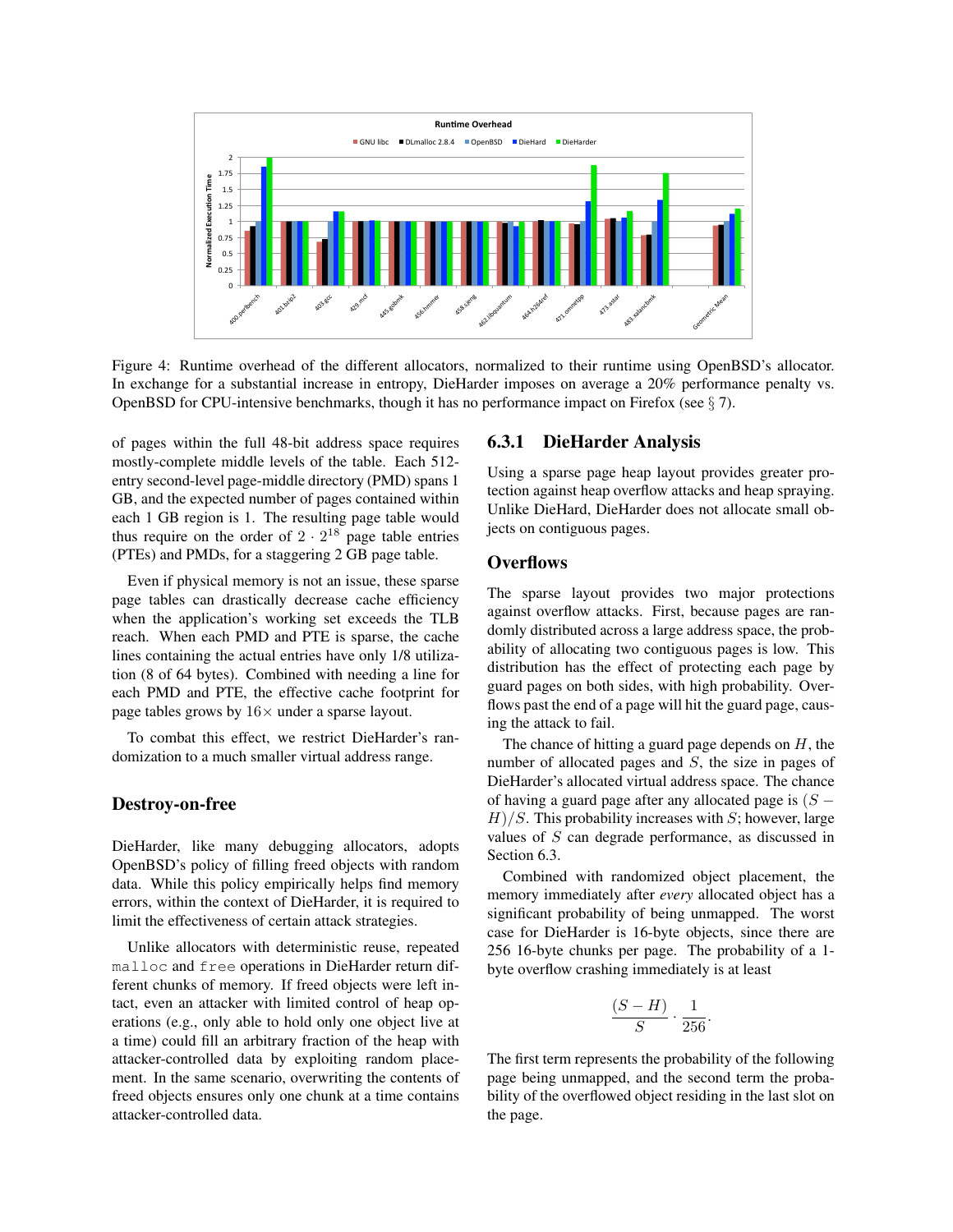# Heap Spraying

DieHarder's sparse layout protects against heap spraying attacks by providing more entropy in object addresses. DieHarder's fully-randomized allocation eliminates dependence between the addresses of objects on different pages. The number of objects that are easily guessable given a valid object address is limited to the number that reside on a single page, which is further reduced by DieHarder's overprovisioning factor (inherited from DieHard).

### 7 DieHarder Evaluation

We measure the runtime overhead of DieHarder compared to four existing allocators, GNU libc (based on DLmalloc 2.7), DLmalloc 2.8.4, DieHard, and OpenBSD. We enabled DLmalloc 2.8's object footers that improve its resilience against invalid frees. We use the adaptive version of DieHard [9]. To isolate allocator effects, we ported OpenBSD's allocator to Linux. We run DieHarder using a 4 GB virtual address space for randomizing small object pages. We discuss the impact of this design parameter in Section 6.3.

Our experimental machine is a single-socket, quadcore Intel Xeon E5520 (Nehalem) running at 2.27GHz with 4 GB of physical memory. We first evaluate the CPU overhead of various allocators using the SPECint2006 benchmark suite. Unlike its predecessor (SPECint2000), this suite places more stress on the allocator, containing a number of benchmarks with high allocation rates and large heap memory footprints.

Figure 4 shows the runtime of the benchmark suite using each allocator, normalized to its runtime under OpenBSD's allocator. DieHarder's overhead varies from -7% to 117%, with a geometric mean performance impact of 20%. Most benchmarks exhibit very little overhead (less than 2%). The benchmarks that suffer the most, perlbench, omnetpp, and xalancbmk, significantly stress the allocator due to their unusually high allocation rates.

Firefox In addition to the SPECint2006 suite, we evaluated the performance of the Firefox browser using both DieHarder (4 GB virtual address space) and GNU libc. In order to precisely measure Firefox's performance, we used the Selenium browser automation tool to automatically load a sequence of 20 different web pages. We used an offline proxy, wwwoffle, to minimize the effect of network latency and ensure identical behavior across all experiments. We repeated this experiment 15 times for each allocator.

The results show no statistically significant difference in performance between allocators at the 5% level. The mean runtimes for GNU libc and DieHarder, respectively, were 44.2 and 41.6 seconds, with standard deviations of 7.13 and 6.12. This result qualitatively confirms that DieHarder is practical for use.

# 8 Related Work

### 8.1 Memory allocator security

Most previous work to increase the security of memory allocators has focused on securing heap metadata and the use of randomization to increase non-determinism.

One approach is to secure the metadata via encryption: Robertson describes the use of XOR-encoded heap metadata [31], a countermeasure that was incorporated (in slightly modified form) by Lea into DLmalloc version 2.8 (a later version than the basis of GNU libc's allocator). Younan et al. instead present a modified version of the Lea allocator that fully segregates metadata, but which implements no other security enhancements [38]. Kharbutli et al. describe an approach to securing heap metadata that places it in a separate process [17]. Isolation of heap metadata helps prevent certain attacks but, for example, does not mitigate attacks against the heap data itself. Like DieHard, DieHarder completely segregates heap metadata, and its randomized placement of heap metadata in a sparse address space effectively protects the metadata.

Several uses of randomization have been proposed to increase the non-determinism of object placement and reuse, including locating the heap at a random base address [10, 26], adding random padding to allocated objects [11], and shuffling recently-freed objects [17]. None of these generate as much entropy as DieHarder.

# 8.2 Object-per-page allocators

Several memory allocators have been proposed that use one page for each object (PageHeap [21], Electric Fence [27], and Archipelago). The first two were designed specifically for debugging and are not suitable for deployment. Archipelago provides higher performance and significantly reduces space overhead, but its overhead still makes it prohibitive for use in many situations.

#### 8.3 Other countermeasures

We briefly describe other countermeasures not mentioned in Section 5 that are orthogonal and complementary to DieHarder.

One noteworthy countermeasure by Ratanaworabhan et al. called Nozzle addresses heap spraying attacks aimed at preventing code injection attacks [30]. Nozzle operates by scanning the heap looking for valid x86 code sequences—a large number of such sequences indicates that a spray attack is in progress, and can be used to trigger program termination.

Libraries like LibSafe and HeapShield can prevent overflows that stem from misuse of C APIs like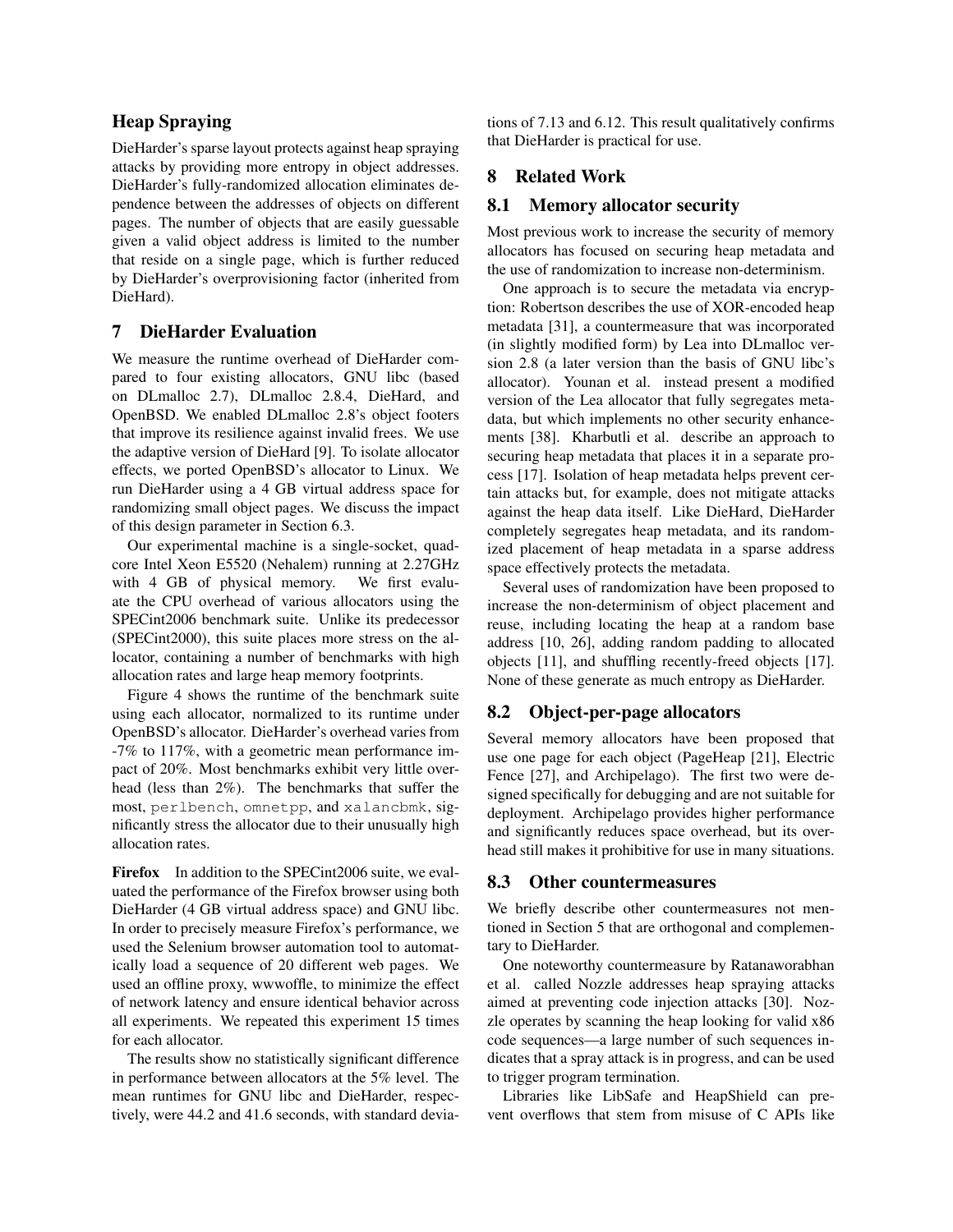strcpy [5, 7]. HeapShield itself was integrated into DieHard [9] and can be integrated into DieHarder, although we do not evaluate its impact here.

Finally, compilers can prevent buffer overflows (though not dangling pointer errors) by implementing bounds checks [23, 3, 2]. Limitations of these techniques include their restriction to C, the need to recompile all code (including libraries), and in most cases, a substantial performance penalty. WIT [2] works for both C and C++ and protects against overwrites (but not out-of-bound reads) with low overhead. Baggy Bounds Checking [3] relies on the same insight exploited by HeapShield, namely that bounds checks can be implemented efficiently for BiBOP-style allocators, and thus could easily be modified to use DieHarder as its allocation substrate.

# 9 Conclusion

We present an extensive analysis of the impact of memory allocator design decisions on their vulnerability to attack. Guided by this analysis, we design a new allocator, DieHarder, that provides the highest level of security from heap-based memory attacks. It reduces the risk of heap buffer overflow attacks by fully isolating heap metadata from application data, by interspersing protected guard pages throughout the heap, and by fully randomizing object placement. It limits danglingpointer based exploits by destroying freed data and destroys the contents of freed objects, and by fully randomizing object reuse. We show analytically that, compared to past allocators, DieHarder's design decisions greatly complicate the task of the attacker both by limiting exposure to some attacks and by dramatically increasing entropy over past memory allocators. Our empirical evaluation shows that DieHarder imposes modest runtime overhead—on average, running 20% slower than OpenBSD across a suite of CPU-intensive benchmarks, and performing as well as the Linux allocator on the Firefox web browser.

Acknowledgements The authors would like to thank Ben Zorn for conversations that helped inspire this work, Doug Lea for his feedback on a previous draft of this paper, Justin Aquadro for his assistance with benchmarking Firefox, the anonymous reviewers for their comments that helped shape the final version of this paper, and to Mike Hicks for feedback that further improved the exposition of this paper.

The authors acknowledge the support of the Gigascale Systems Research Center, one of six research centers funded under the Focus Center Research Program (FCRP), a Semiconductor Research Corporation entity. This material is based upon work supported by Intel, Microsoft Research, and the National Science Foundation under CAREER Award CNS-0347339 and CNS-0615211. Any opinions, findings, and conclusions or recommendations expressed in this material are those of the author(s) and do not necessarily reflect the views of the National Science Foundation.

#### References

- [1] AFEK, J., AND SHARABANI, A. Dangling pointer: Smashing the pointer for fun and profit. In *Black Hat USA* (2007).
- [2] AKRITIDIS, P., CADAR, C., RAICIU, C., COSTA, M., AND CASTRO, M. Preventing memory error exploits with wit. In *SP '08: Proceedings of the 2008 IEEE Symposium on Security and Privacy* (Washington, DC, USA, 2008), IEEE Computer Society, pp. 263–277.
- [3] AKRITIDIS, P., COSTA, M., CASTRO, M., AND HAND, S. Baggy bounds checking: An efficient and backwards-compatible defense against out-of-bounds errors. In *Proceedings of the 18th USENIX Security Symposium* (Aug. 2009), USENIX, pp. 51–66.
- [4] ANISIMOV, A. Defeating Microsoft Windows XP SP2 heap protection and DEP bypass, 2005.
- [5] AVIJIT, K., GUPTA, P., AND GUPTA, D. Tied, libsafeplus: Tools for runtime buffer overflow protection. In *Proceedings of the 13th USENIX Security Symposium* (Aug. 2004), USENIX.
- [6] BBP. BSD heap smashing. http://www.ouah.org/ BSD-heap-smashing.txt.
- [7] BERGER, E. D. HeapShield: Library-based heap overflow protection for free. Tech. Rep. UMCS TR-2006-28, Department of Computer Science, University of Massachusetts Amherst, May 2006.
- [8] BERGER, E. D., AND ZORN, B. G. DieHard: Probabilistic memory safety for unsafe languages. In *Proceedings of the 2006 ACM SIGPLAN Conference on Programming Language Design and Implementation (PLDI)* (New York, NY, USA, 2006), ACM Press, pp. 158–168.
- [9] BERGER, E. D., AND ZORN, B. G. Efficient probabilistic memory safety. Tech. Rep. UMCS TR-2007-17, Department of Computer Science, University of Massachusetts Amherst, Mar. 2007.
- [10] BHATKAR, S., DUVARNEY, D. C., AND SEKAR, R. Address obfuscation: An efficient approach to combat a broad range of memory error exploits. In *Proceedings of the 12th USENIX Security Symposium* (Aug. 2003), USENIX, pp. 105–120.
- [11] BHATKAR, S., SEKAR, R., AND DUVARNEY, D. C. Efficient techniques for comprehensive protection from memory error exploits. In *Proceedings of the 14th USENIX Security Symposium* (Aug. 2005), USENIX, pp. 271–286.
- [12] CONOVER, M., AND THE W00W00 SECURITY TEAM. w00w00 on heap overflows. http://www.w00w00.org/files/articles/ heaptut.txt, January 1999.
- [13] FERGUSON, J. N. Understanding the heap by breaking it. In *Black Hat USA* (2007).
- [14] GONCHIGAR, S. Ani vulnerability: History repeats. http://www.sans.org/reading room/whitepapers/threats/ ani-vulnerability-history-repeats 1926, 2007.
- [15] HANSON, D. R. A portable storage management system for the Icon programming language. *Software Practice and Experience 10*, 6 (1980), 489–500.
- [16] KAMP, P.-H. Malloc(3) revisited. http://phk.freebsd.dk/pubs/ malloc.pdf.
- [17] KHARBUTLI, M., JIANG, X., SOLIHIN, Y., VENKATARA-MANI, G., AND PRVULOVIC, M. Comprehensively and efficiently protecting the heap. In *ASPLOS-XII: Proceedings of the 12th International Conference on Architectural Support for Programming Languages and Operating Systems* (New York, NY, USA, 2006), ACM Press, pp. 207–218.